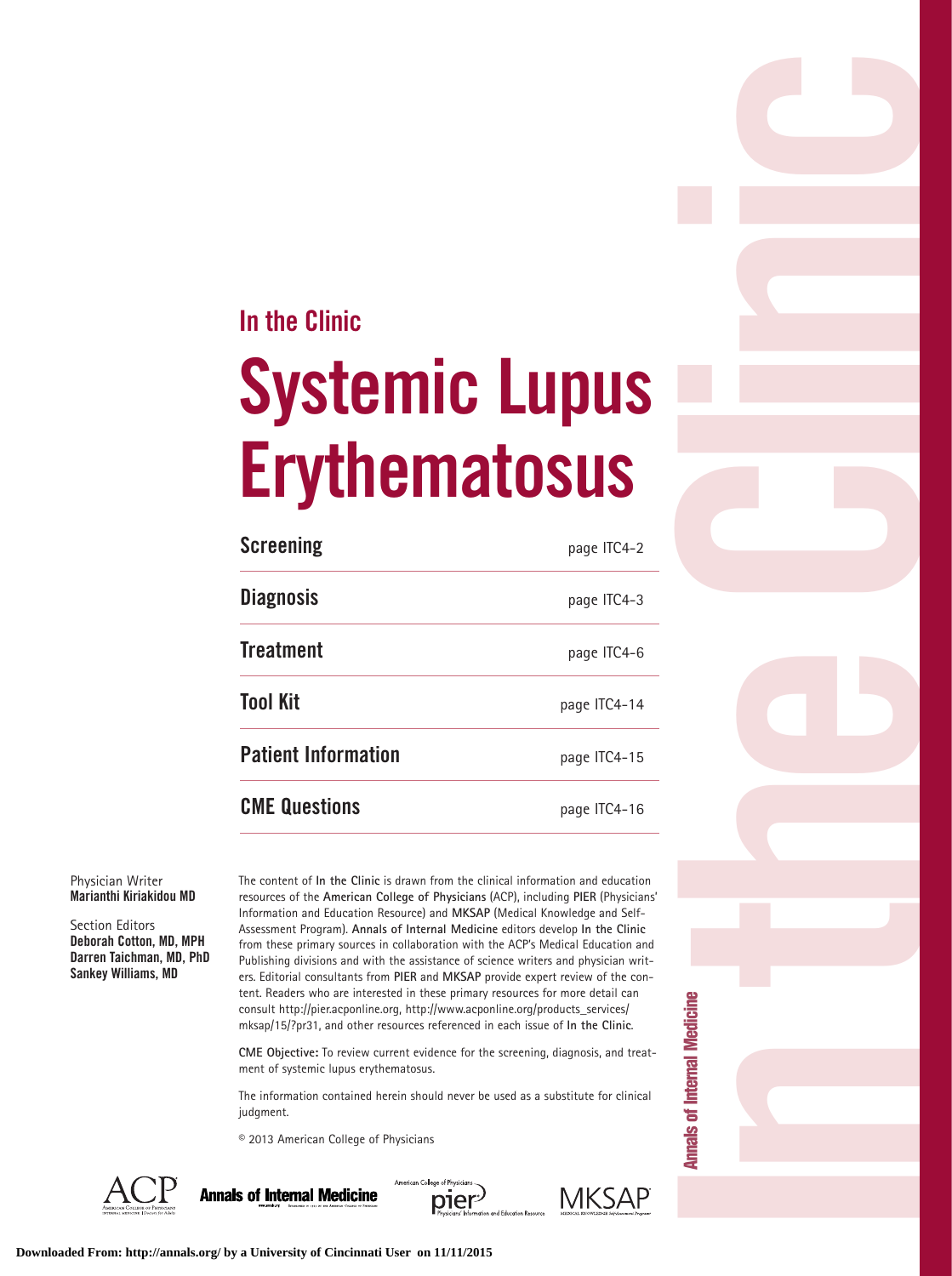1. Demas KL, Costenbader KH. Disparities in lupus care and outcomes. Curr Opin Rheumatol. 2009;21:102-9. [PMID: 19339919]

- 2. Bernatsky S, Boivin JF, Joseph L, et al. Mortality in systemic lupus erythematosus. Arthritis Rheum. 2006;54:2550-7. [PMID: 16868977]
- 3. Sestak AL, Fürnrohr BG, Harley JB, et al. The genetics of systemic lupus erythematosus and implications for targeted therapy. Ann Rheum Dis. 2011;70 Suppl 1:i37-43. [PMID: 21339217]
- 4. Deng Y, Tsao BP. Genetic susceptibility to systemic lupus erythematosus in the genomic era. Nat Rev Rheumatol. 2010;6:683-92. [PMID: 21060334]
- 5. Arbuckle MR, McClain MT, Rubertone MV, et al. Development of autoantibodies before the clinical onset of systemic lupus erythematosus. N Engl J Med. 2003;349:1526- 33. [PMID: 14561795]
- 6. Seibold JR, Wechsler LR, Cammarata RJ. LE cells in intermittent hydrarthrosis [Letter]. Arthritis Rheum. 1980;23:958-9. [PMID: 6157396]
- 7. Ball EM, Bell AL. Lupus arthritis—-do we have a clinically useful classification? Rheumatology (Oxford). 2012;51:771-9. [PMID: 22179731] 8. Patel P, Werth V. Cuta-
- neous lupus erythematosus: a review. Dermatol Clin. 2002;20:373-85, v. [PMID: 12170873]
- 9. Alarcón GS, Friedman AW, Straaton KV, et al. Systemic lupus erythematosus in three ethnic groups: III. A comparison of characteristics early in the natural history of the LUMINA cohort. LUpus in MInority populations: NAture vs. Nurture. Lupus. 1999;8:197-209. [PMID: 10342712]
- 10. Chang AY, Werth VP. Treatment of cutaneous lupus. Curr Rheumatol Rep. 2011;13:300-7. [PMID: 21503694]

SULE, HOUSE, HOUSE, SEE, HOUSE AND THE MOVIET CHE IS A CONDUCTED IMPLIED IMPLIED IMPLIED IMPLIED IMPLIED IMPLIED IMPLIED IMPLIED IMPLIED IMPLIED IMPLIED IMPLIED IMPLIED IMPLIED IMPLIED IMPLIED IMPLIED IMPLIED IMPLIED IMPLI ystemic lupus erythematosus (SLE, lupus) is a condition in which the immune system attacks healthy cells and tissues throughout the body. Immune system activation in SLE is characterized by exaggerated gens. Production and defective elimination of antibodies, circulation and tissue deposition of immune complexes, and complement and cytokine activation contribute to clinical manifestations that range from mild fatigue and joint pain to severe, life-threatening organ damage.

Because the symptoms of SLE vary widely and the condition often goes undiagnosed, it is unclear how many people in the United States have the disease. It is diagnosed 9 times more often in women than in men, which implies pathogenic mechanisms more prevalent in women. These mechanisms, which probably involve effects of sex chromosomes, specific genes, and hormones, have not been completely elucidated. SLE is more common and more severe in African American women, Hispanic women, and those of other ethnic minorities (1).

Although there is no cure for SLE, it can be effectively managed with medications; however, mortality is higher in patients with SLE than in the general population. The overall standardized mortality ratio (SMR) (ratio of deaths observed to deaths expected for an age group) for SLE is 2.4. Higher risk for death is associated with female sex, younger age, shorter SLE duration, and African American race (2).

## **Screening**

#### **Which patients are at elevated risk for lupus?**

Evidence to determine whether people may be at risk for lupus because of specific genes is insufficient. Early genetic studies, driven by the observation of familial aggregation and high concordance in monozygotic twins, have implicated genes for HLA and early complement components (3). A few rare, single-gene risk factors have been linked to SLE. For example, C1, C2, or C4 genetic deficiencies can cause lupus but account for just 1–2% of cases (3). Recent genome-wide association studies have linked more than 30 gene polymorphisms to lupus (4). However, the functional significance of these variants and their potential implication to SLE pathogenesis remain largely unknown. In addition, sex chromosome genes, and possibly sex hormones and environmental influences, may contribute to immune system

dysfunction in genetically predisposed individuals.

#### **Should clinicians screen asymptomatic patients for lupus if they are at increased risk?**

Most experts do not recommend screening asymptomatic persons for lupus, even those with a family history. Nevertheless, the immunologic test for antinuclear antibody (ANA) is often used for SLE screening even though it produces many false-positive results. ANA is detected in 3–5% of healthy individuals or patients with other autoimmune or infectious diseases. Furthermore, serologic evidence of ANAs, which indicates immune system activation, may precede the clinical manifestations required for diagnosis by 3 to 9 years (5). No evidence suggests that treating to modulate the immune system during this clinically "silent" period can stop or delay lupus development.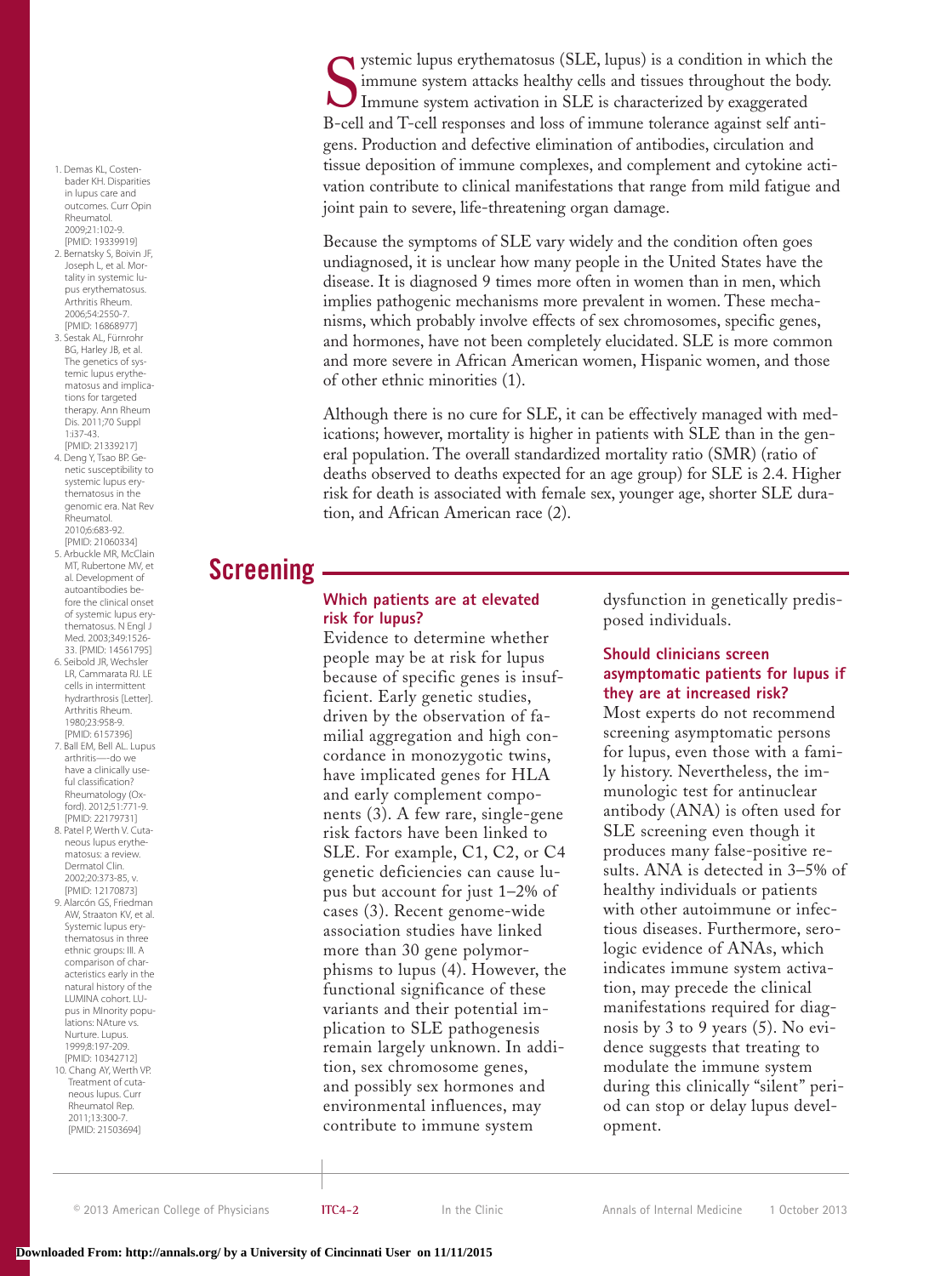Screening... Single-gene mutations causing SLE are rare. Although numerous gene variants have been linked to lupus, current evidence is insufficient to support screening for these variants. ANA testing in asymptomatic persons is not useful because immune reaction to nuclear antigens is not SLE-specific, can be detected in healthy individuals, and may precede SLE manifestations by many years.

## **CLINICAL BOTTOM LINE**

#### **What symptoms or physical examination findings should prompt clinicians to consider a diagnosis of lupus?**

The initial presentation of lupus often mimics a viral syndrome. Such constitutional symptoms as weight loss, fatigue, and low-grade fever are common and may be accompanied by arthralgias or arthritis. Arthritis in lupus is characterized by prolonged morning stiffness and mild to moderate joint swelling. It is nonerosive, may be symmetric or asymmetric, and may affect large or small joints. Large effusions are not as common in lupus as in rheumatoid arthritis, and the synovial fluid is not as inflammatory (6). Joint deformities are not frequent in lupus. Jaccoud arthropathy, which may include reducible ulnar deviation, swan neck deformities, or z-shaped thumb, is present in 2.8–4.3% of patients (7). When constitutional symptoms with arthralgias or arthritis are not accompanied by other characteristic manifestations of lupus, such as photosensitive skin rash on the face, neck, or extremities, it is appropriate to conduct a clinical and laboratory evaluation for infection before trying to establish a diagnosis of SLE.

Cutaneous manifestations are common and may occur in up to 70% of patients (8). They are categorized as acute, subacute, or chronic. Acute cutaneous lupus consists of indurated or flat erythematous lesions on the malar eminences, scalp, arms, hands, neck, and chest.

The malar rash may be confused with rosacea, drug eruption, or polymorphous light eruption, but skin biopsy is rarely necessary when other clinical manifestations and serologic evidence consistent with SLE are present. Subacute cutaneous lupus consists of annular lesions that may coalesce into a polycyclic (overlapping ring-shaped) rash or papulosquamous lesions that do not scar and are distributed where light exposure is most frequent. It is often associated with anti-SSA antibodies. Chronic cutaneous lupus includes discoid lupus and other rare subsets, such as lupus panniculitis, hypertrophic lupus erythematosus (characterized by verrucous lesions), tumid lupus or lupus tumidus (smooth, shiny, red-violet plaques usually on the head and neck), and chilblain lupus (purplishblue lesions on the fingers, toes, or ears). Discoid lupus is the most common form of the chronic cutaneous disease and is characterized by scarring indurated plaques that resolve with significant depigmentation. Although acute cutaneous lupus is nearly always associated with systemic lupus, discoid lupus is infrequently (3–5%) associated with systemic disease (9).

#### **What other clinical manifestations should clinicians look for in potential cases of lupus?**

Systemic lupus may present in many other ways. Although fever, rash, and arthritis are the classic initial symptoms, abrupt onset with target-organ involvement is also quite common, particularly in

#### 11. Vilá LM, Alarcón GS, McGwin G Jr, et al; Lumina Study Group. Systemic lupus erythematosus in a multiethnic US cohort, XXXVII: association of lymphopenia with clinical manifestations, serologic abnormalities, disease activity, and damage accrual.

**Diagnosis**

[PMID: 17013840] 12. Durán S, Apte M, Alarcón GS, et al; Lumina Study Group. Features associated with, and the impact of, hemolytic anemia in patients with systemic lupus erythematosus: LX, results from a multiethnic cohort. Arthritis Rheum. 2008;59:1332-40. [PMID: 18759263]

Arthritis Rheum. 2006;55:799-806.

- 13. Bomback AS, Appel GB. Updates on the treatment of lupus nephritis. J Am Soc Nephrol. 2010;21:2028-35.
- [PMID: 21051743] 14. Cervera R, Khamashta MA, Font J, et al; European Working Party on Systemic Lupus Erythematosus. Morbidity and mortality in systemic lupus erythematosus during a 10-year period: a comparison of early and late manifestations in a cohort of 1,000 patients. Medicine (Baltimore). 2003;82:299- 308. [PMID: 14530779]
- 15. Mok CC, Kwok RC, Yip PS. Effect of renal disease on the standardized mortality ratio and life expectancy of patients with systemic lupus erythematosus. Arthritis Rheum. 2013;65:2154-60. [PMID: 23754671]
- 16. Kamen DL, Strange C. Pulmonary manifestations of systemic lupus erythematosus. Clin Chest Med. 2010;31:479- 88. [PMID: 20692540]
- 17. Peponis V, Kyttaris VC, Tyradellis C, et al. Ocular manifestations of systemic lupus erythematosus: a clinical review. Lupus. 2006;15:3-12. [PMID: 16482739]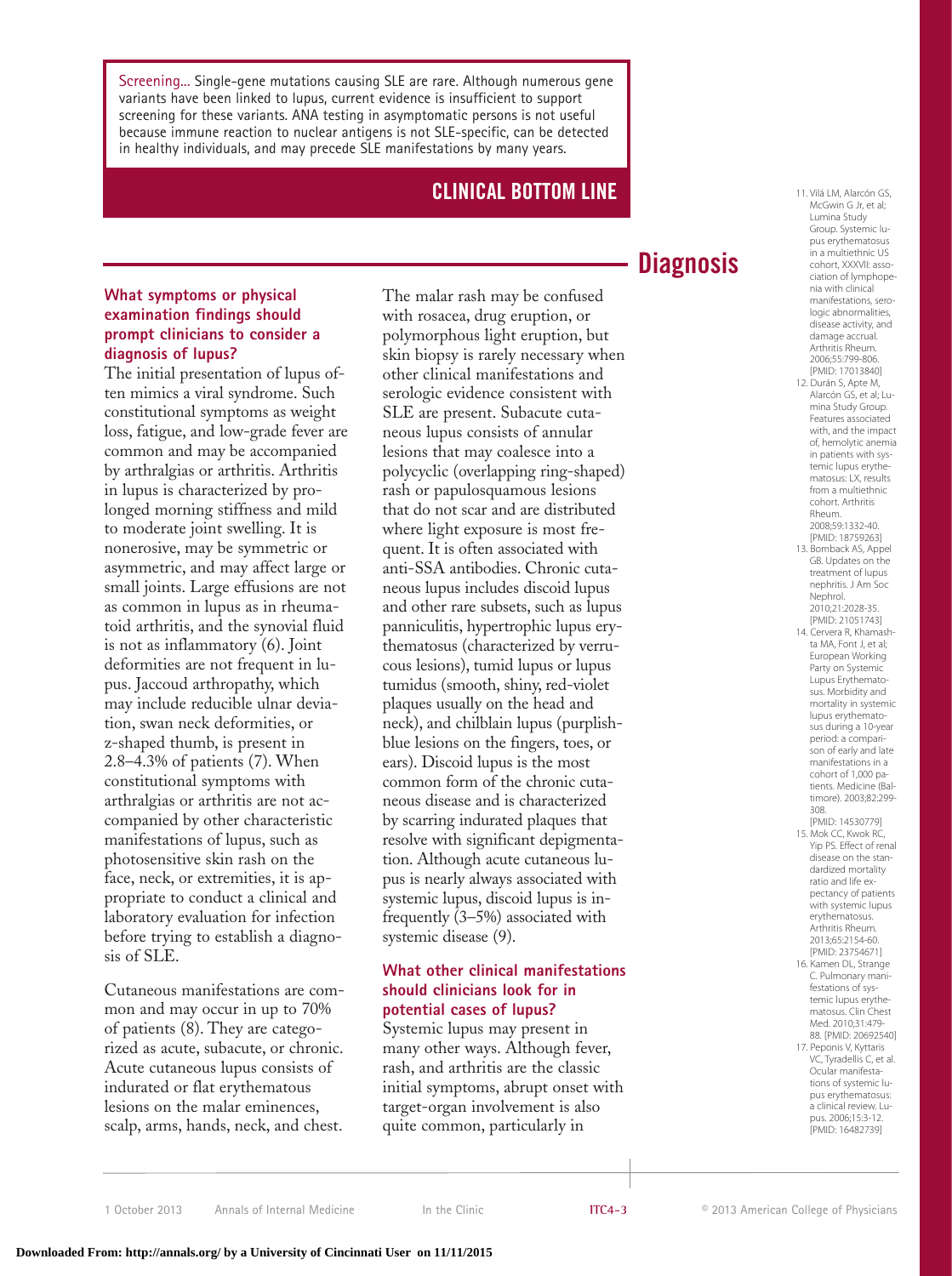18. Hochberg MC. Updating the American College of Rheumatology revised criteria for the classification of systemic lupus erythematosus [Letter]. Arthritis Rheum. 1997;40:1725. [PMID: 9324032]

19. Petri M, Orbai AM, Alarcón GS, et al. Derivation and validation of the Systemic Lupus International Collaborating Clinics classification criteria for systemic lupus erythematosus. Arthritis Rheum. 2012;64:2677-86. [PMID: 22553077] 20. Sun S, Rao NL, Venable J, Thurmond R, Karlsson L. TLR7/9

antagonists as therapeutics for immunemediated inflammatory disorders. Inflamm Allergy Drug Targets. 2007;6:223-35. [PMID: 18220957]

- 21. Ben-Zvi I, Kivity S, Langevitz P, Shoenfeld Y. Hydroxychloroquine: from malaria to autoimmunity. Clin Rev Allergy Immunol. 2012;42:145-53. [PMID: 21221847]
- 22. Farrell DF. Retinal toxicity to antimalarial drugs: chloroquine and hydroxychloroquine: a neurophysiologic study. Clin Ophthal-mol. 2012;6:377-83. [PMID: 22457587]
- 23. Mackworth-Young CG, David J, Morgan SH, et al. A double blind, placebo controlled trial of intravenous methylprednisolone in systemic lupus erythematosus. Ann Rheum Dis. 1988;47:496-502. [PMID: 3289511] 24. Albert DA, Hadler NM, Ropes MW. Does corticosteroid
- therapy affect the survival of patients with systemic lupus erythematosus? Arthritis Rheum. 1979;22:945-53. [PMID: 475873]

25. Edwards JC, Snaith ML, Isenberg DA. A double blind controlled trial of methylprednisolone infusions in systemic lupus erythematosus using individualised outcome assessment. Ann Rheum Dis. 1987;46:773-6. [PMID: 3318723]

Hispanics (61%) and African Americans (45%), as compared with white patients  $(41%) (10)$ . SLE should be considered when patients, particularly women of reproductive age, present with hematologic, renal, respiratory, or central nervous system (CNS) manifestations, especially hematologic findings, such as thrombocytopenia, leukopenia, lymphopenia, or anemia; renal findings, such as hematuria, proteinuria, cellular casts, or elevated serum creatinine; respiratory symptoms, such as cough, dyspnea, hemoptysis, or pleuritic pain; or CNS signs, such as headache, photophobia, or focal neurologic deficits.

#### *Hematologic manifestations*

Cytopenias are common in patients with lupus, and moderate-to-severe lymphopenia is associated with high disease activity and organ damage (11). Hemolytic anemia is uncommon and usually associated with disease onset, thrombocytopenia, and African American ethnicity (12).

#### *Renal manifestations*

Renal involvement is a common target-organ manifestation; it has a poor prognosis due to the high risk for organ failure. Up to 50% of SLE patients have some evidence of renal disease at presentation (13). SLE nephritis is associated with a worse prognosis for 10-year survival than the nonrenal disease (14). Compared with the general population, life expectancy is reduced by 12.4, 15.1, and 23.7 years in lupus patients, those with renal disease, and those with renal damage, respectively (15).

#### *Respiratory involvement*

Involvement of the respiratory system may be primary or secondary. Presenting symptoms and the response to treatment vary, depending on the affected anatomical site. Pleuritis is the most common respiratory SLE manifestation,

affecting 30–50% of patients (16). Lupus pleuritis should be diagnosed only after an analysis of pleural fluid and an evaluation for other causes of pleural effusion, such as infection, pulmonary embolism, liver disease, heart disease, and cancer. Bronchoscopy for bacterial, mycobacterial, fungal, and viral cultures may be indicated. Vascular involvement may cause diffuse alveolar hemorrhage, pulmonary hypertension, or thromboembolic disease. Parenchymal damage is less common and may be the result of interstitial lung disease, acute pneumonitis, or bronchiolitis obliterans with organizing pneumonia. Acute lupus pneumonitis is rare and carries a high mortality risk. Infection and pulmonary embolism must always be excluded in patients with suspected lupus pneumonitis.

#### *Neuropsychiatric manifestations*

Neuropsychiatric SLE manifestations may be caused by vasculopathy, autoantibodies, and inflammatory mediators and include headache, aseptic meningitis, vasculitis, movement disorder, seizure disorder, cognitive dysfunction, psychosis, demyelinating disease, myelopathy, autonomic disorder, and peripheral neuropathy.

#### *Ocular manifestations*

Ocular manifestations include keratoconjuctivitis sicca (with or without the Sjogren syndrome), keratitis, episcleritis, scleritis, uveitis, retinal vasculitis, occlusion of the retinal artery or vein, retinopathy, and numerous other less common manifestations (17).

#### *Gastrointestinal manifestations*

Gastrointestinal symptoms may include anorexia, nausea, vomiting, abdominal pain, and diarrhea. Other causes of abdominal pain in lupus are mesenteric vasculitis and hepatobiliary disease. Rare gastrointestinal complications include intestinal pseudo-obstruction, protein-losing enteropathy, and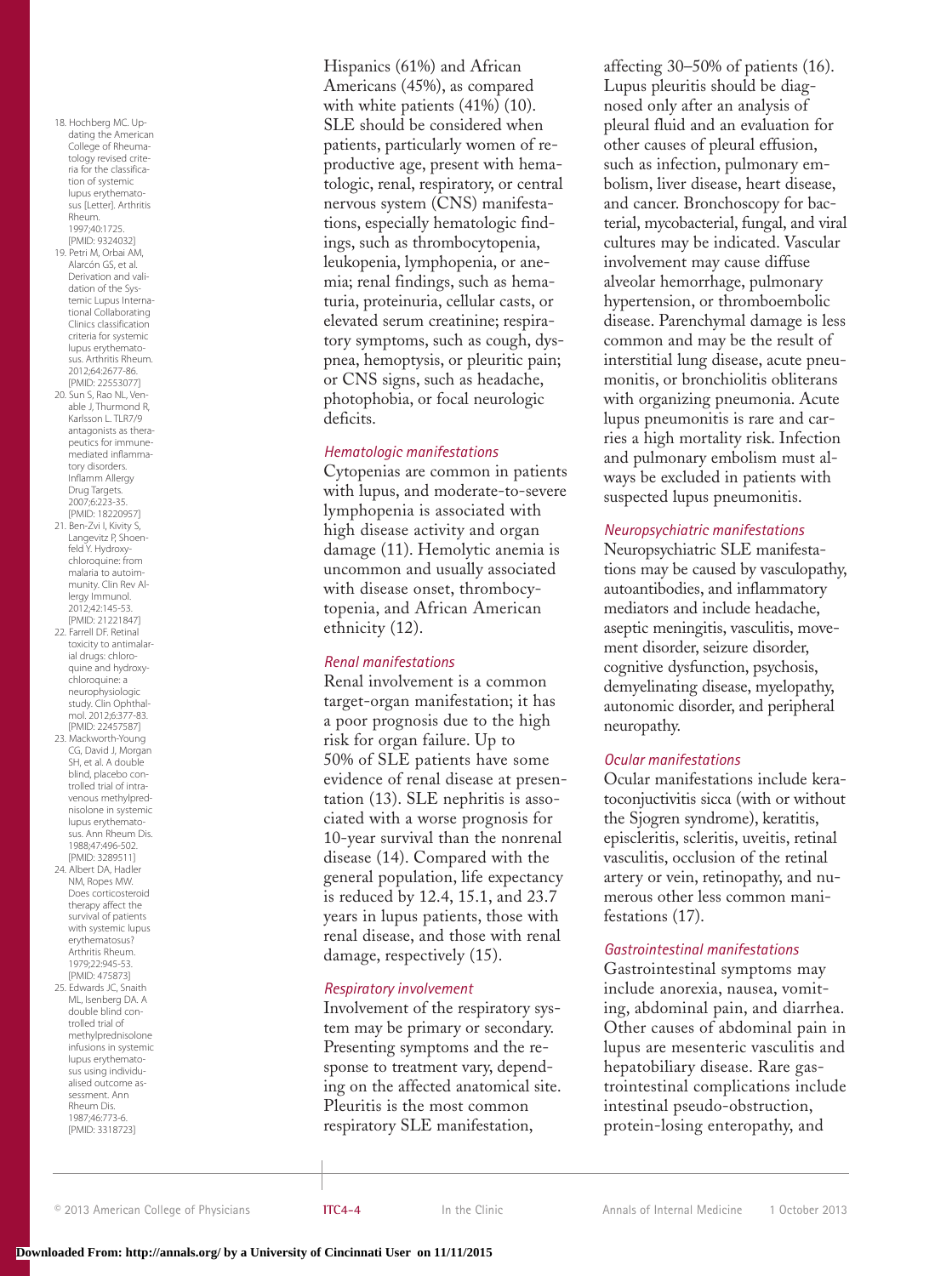pancreatitis. Immunocompromised lupus patients are also prone to enteritis from cytomegalovirus or salmonella infection.

Lupus is a multiorgan disease that can mimic infectious diseases, cancer, and other autoimmune conditions. Table 1 lists the American College of Rheumatology (ACR) classification criteria for SLE (18). These criteria facilitate a systematic approach to diagnosis by focusing on the most common SLE manifestations. Four of the 11 criteria are required for classification of systemic lupus. Although intended to assist in classification, the ACR criteria offer a highly sensitive and specific tool for

diagnosing SLE, based on objective disease manifestations. However, patients with mild disease may be missed. In 2012 the Systemic Lupus International Collaborating Clinics revised the ACR classification criteria, increasing the sensitivity but not the specificity of detecting SLE compared with the 1997 ACR criteria (19).

#### **What laboratory tests should clinicians use to diagnose lupus?**

Clinicians should test for ANA, and if the result is positive, followup testing for antigen-specific ANAs, such as those targeting double-stranded DNA (dsDNA) or ribonucleoprotein complexes (Ro/SSA, La/SSB, Smith, and

| Criterion            | Table 1. American College of Rheumatology Classification Criteria for SLE*<br><b>Definition</b>                                                                                                                                                                                                                                                                                                                |  |  |
|----------------------|----------------------------------------------------------------------------------------------------------------------------------------------------------------------------------------------------------------------------------------------------------------------------------------------------------------------------------------------------------------------------------------------------------------|--|--|
| Malar rash           | Flat or raised erythema over the malar eminences, sparing the nasolabial folds                                                                                                                                                                                                                                                                                                                                 |  |  |
| Discoid rash         | Erythematous raised patches or atrophic scarring (older lesions)                                                                                                                                                                                                                                                                                                                                               |  |  |
| Photosensitivity     | Skin rash as a result of unusual reaction to sunlight                                                                                                                                                                                                                                                                                                                                                          |  |  |
| Oral ulcers          | Usually painless oral or nasopharyngeal ulcerations, observed by physician                                                                                                                                                                                                                                                                                                                                     |  |  |
| Arthritis            | Nonerosive arthritis, involving 2 or more peripheral joints characterized by tenderness and<br>swelling                                                                                                                                                                                                                                                                                                        |  |  |
| <b>Serositis</b>     | Pleuritis: Convincing history of pleuritic pain or rubbing heard by physician, or evidence of<br>pleural effusion                                                                                                                                                                                                                                                                                              |  |  |
|                      | Pericarditis: Documented by electrocardiogram, or rub or evidence of pericardial effusion                                                                                                                                                                                                                                                                                                                      |  |  |
| Renal disorder       | Persistent proteinuria > 0.5 $q/d$ or > 3 on dipstick<br>Cellular casts red cell, hemoglobin, granular, tubular, or mixed                                                                                                                                                                                                                                                                                      |  |  |
| Neurologic disorder  | Seizures (in the absence of offending drugs or metabolic derangement)<br>Psychosis (in the absence of offending drugs or metabolic derangement)                                                                                                                                                                                                                                                                |  |  |
| Hematologic disorder | Hemolytic anemia: with reticulocytosis                                                                                                                                                                                                                                                                                                                                                                         |  |  |
|                      | Leukopenia: <4000/mm on 2 or more occasions                                                                                                                                                                                                                                                                                                                                                                    |  |  |
|                      | Lymphopenia: <1500/mm on 2 or more occasions                                                                                                                                                                                                                                                                                                                                                                   |  |  |
|                      | Thrombocytopenia: <100 000/mm in the absence of offending drugs                                                                                                                                                                                                                                                                                                                                                |  |  |
| Immunologic disorder | Anti-DsDNA                                                                                                                                                                                                                                                                                                                                                                                                     |  |  |
|                      | Anti-Smith antibodies                                                                                                                                                                                                                                                                                                                                                                                          |  |  |
|                      | Antiphospholipid antibodies based on an abnormal serum level of IqG or IqM anticardiolipin<br>antibodies, positive test result for lupus anticoagulant using a standard method, or false-<br>positive serologic test result for syphilis known to be positive for at least 6 mo and confirmed<br>as false-positive by Treponema pallidum immobilization or fluorescent treponemal antibody<br>absorption tests |  |  |
| Antinuclear antibody | Detected by immunofluoresence (or equivalent assay) in the absence of drugs known to be<br>associated with drug-induced SLE                                                                                                                                                                                                                                                                                    |  |  |
| *From reference 18.  |                                                                                                                                                                                                                                                                                                                                                                                                                |  |  |
|                      |                                                                                                                                                                                                                                                                                                                                                                                                                |  |  |
|                      |                                                                                                                                                                                                                                                                                                                                                                                                                |  |  |

26. Badsha H, Kong KO, Lian TY, et al. Lowdose pulse methylprednisolone for sys-.<br>temic lupus erythematosus flares is efficacious and has a decreased risk of infectious complications. Lupus. 2002;11:508-13. [PMID: 12220105] 27. Buttgereit F, da Silva JA, Boers M, et al. Standardised nomenclature for glucocorticoid dosages and glucocorticoid treatment regimens: current questions and tentative answers in rheumatology. Ann Rheum Dis. 2002;61:718-22. [PMID: 12117678] 28. Da Silva JA. Safety of glucocorticoids clinical trials. Clin Exp Rheumatol. 2011;29:S99-103. [PMID: 22018193] 29. Carneiro JR, Sato EI. Double blind, randomized, placebo controlled clinical trial of methotrexate in systemic lupus erythematosus. J Rheumatol. 1999;26:1275-9. [PMID: 10381042] 30. Islam MN, Hossain M, Haq SA, et al. Effi-cacy and safety of methotrexate in articular and cutaneous manifestations of systemic lupus erythematosus. Int J Rheum Dis. 2012;15:62-8. [PMID: 22324948] 31. Fortin PR, Abrahamowicz M, Ferland D, et al; Canadian Network For Improved Outcomes in Systemic Lupus. Steroid-sparing effects of methotrexate in systemic lupus erythematosus: a double-blind, randomized, placebocontrolled trial. Arthritis Rheum. 2008;59:1796-804. [PMID: 19035431] 32. Gourley MF, Austin HA 3rd, Scott D, et al. Methylprednisolone and cyclophosphamide, alone or in combination, in patients with lupus nephritis. A randomized, controlled trial. Ann Intern Med. 1996;125:549-57. [PMID: 8815753]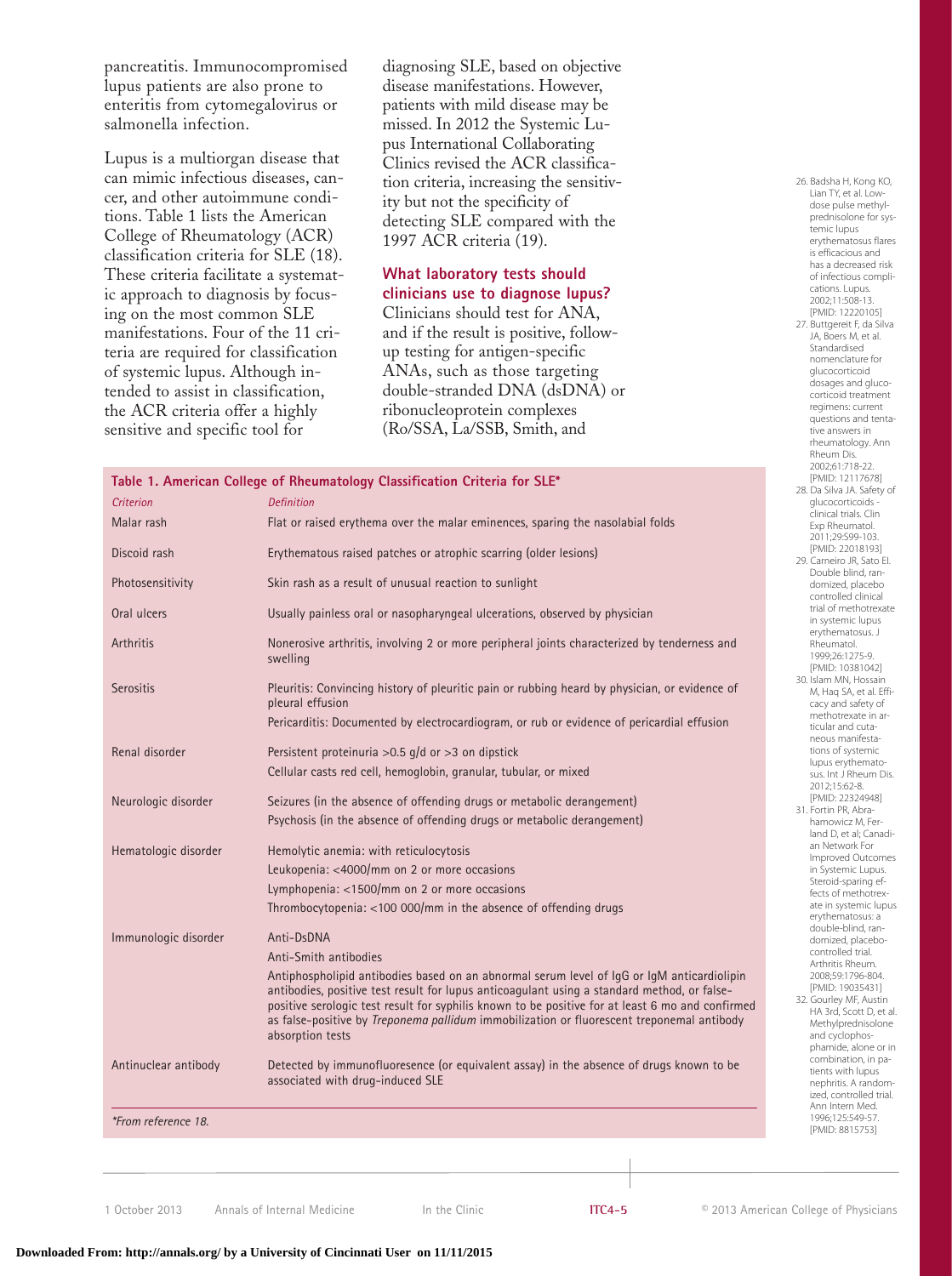#### **Basic Investigations for SLE**

Complete blood count Direct Coombs test (indicated if patients present with hemolytic anemia and reticulocytosis) Comprehensive metabolic panel Erythrocyte sedimentation rate

C-reactive protein

#### Urinalysis

Serologic testing (ANA and if positive, anti-DsDNA, anti-SSA/SSB, anti-Smith/RNP antiphospholipid antibodies); a negative ANA test is inconsistent with the diagnosis of SLE

Complement C3 and C4 Creatine phosphokinase (indicated

in patients presenting with muscle weakness)

Crane M, et al. Combination therapy with pulse cyclophosphamide plus pulse methylprednisolone improves long-term renal outcome without adding toxicity in patients with lupus nephritis. Ann Intern Med. 2001;135:248-57. [PMID: 11511139] 34. Hochstadt A, Rozman Z, Zandman-Goddard G. [Mycophenolate mofetil as a novel treatment for lupus nephritis]. Harefuah. 2011;150:542-7, 550. [PMID: 21800496]

33. Illei GG, Austin HA,

35. Anderka MT, Lin AE, Abuelo DN, et al. Reviewing the evidence for mycophenolate mofetil as a new teratogen: case report and review of the literature. Am J Med Genet A. 2009;149A:1241-8. [PMID: 19441125]

36. Kamanamool N, McEvoy M, Attia J, et al. Efficacy and adverse events of mycophenolate mofetil versus cyclophosphamide for induction therapy of lupus nephritis: systematic review and metaanalysis. Medicine (Baltimore). 2010;89:227-35. [PMID: 20616662]

37. Touma Z, Gladman DD, Urowitz MB, et al. Mycophenolate mofetil for induction treatment of lupus nephritis: a systematic review and metaanalysis. J Rheumatol. 2011;38:69-78. [PMID: 20952473]

RNP, which are collectively referred to as extractable nuclear antigens) should be done. The specificity of anti ds-DNA antibodies for lupus is >60%. Anti-Smith antibodies are >90% specific for lupus; however, they are detected in only about 30% of lupus patients. The initial laboratory evaluation to assess disease activity and target-organ involvement is described in the Box (Basic Investigations for SLE).

#### **What other diagnoses should clinicians consider?**

The chronic fatigue syndrome and fibromyalgia may present with diffuse musculoskeletal symptoms mimicking lupus, or may be secondary to SLE. SLE can be excluded in the absence of inflammatory pain and negative results on serologic evaluation. Rheumatoid arthritis is characterized by symmetric, intensely inflammatory, erosive arthritis (when advanced) and positive results on rheumatoid factor or anti-CCP antibody testing.

Such drugs as procainamide, hydralazine, minocycline, isoniazide, and tumor necrosis factor inhibitors can cause drug-induced lupus, a clinical syndrome resembling SLE characterized by fever, serositis, arthritis, and rash. Antihistone antibodies are detected in approximately 75% of patients; however, they can also be seen in SLE and are not pathognomonic. Anti-dsDNA, or antibodies to

extractable nuclear antigens, are rare in drug-induced lupus, and symptoms usually abate within days or weeks after drug discontinuation.

Small- or medium-vessel vasculitides, thrombotic thrombocytopenic purpura, and viral arthritis, as seen in parvovirus infection and HIV/AIDS, can also mimic SLE. Differential diagnosis relies on laboratory studies, detection of viral serologies, and tissue histopathology. Hematopoietic cancer and malignant lymphoproliferative syndromes may present with positive ANA, anemia, low-grade fever, pleural effusions, and lymphadenopathy and can be misdiagnosed as lupus.

#### **When should clinicians consider consulting with a rheumatologist or other specialist for diagnosing patients with possible lupus?**

Clinicians should consult a rheumatologist in all patients when clinical manifestations and serologic studies suggest SLE. Evidence of renal, pulmonary, CNS, ocular, or gastrointestinal disease necessitates a coordinated, multidisciplinary approach with the help of appropriate specialists. The goal of care is a timely, accurate diagnosis; effective treatment of acute disease; appropriate monitoring and dose adjustment; and early introduction of a steroid-sparing regimen.

Diagnosis... Lupus is a multisystem disease that often presents as a diagnostic challenge because it can include cutaneous, renal, respiratory, cardiovascular, CNS, and gastrointestinal manifestations that characterize numerous other conditions. The ACR classification criteria can be used to guide the diagnosis of systemic lupus.

## **CLINICAL BOTTOM LINE**

## **Treatment**

#### **What medications are used to treat lupus?** Clinicians use a broad range of med-

ications to treat lupus, including

glucocorticoids, antimalarial agents, and nonsteroidal anti-inflammatory drugs (NSAIDs) (Table 2). Hydroxychloroquine prevents disease flares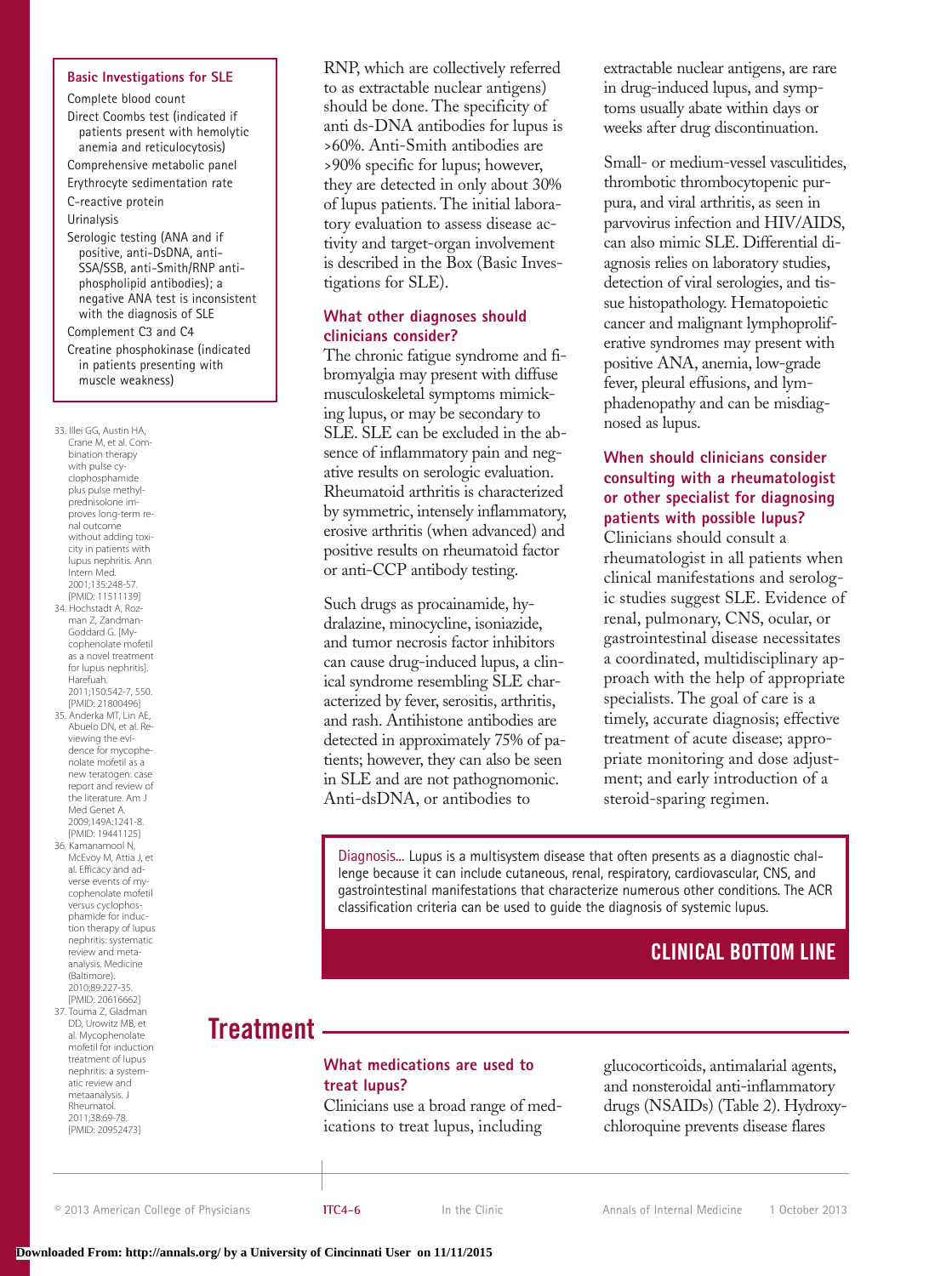| Table 2. Drug Treatment for SLE |                                                                                                                                                                                     |                                                                                                                          |                                                                                                                                             |  |  |
|---------------------------------|-------------------------------------------------------------------------------------------------------------------------------------------------------------------------------------|--------------------------------------------------------------------------------------------------------------------------|---------------------------------------------------------------------------------------------------------------------------------------------|--|--|
| Agent                           | <b>Mechanism of Action</b>                                                                                                                                                          | Dosage                                                                                                                   | <b>Common Side Effects</b>                                                                                                                  |  |  |
| <b>NSAIDs</b>                   | Anti-inflammatory                                                                                                                                                                   |                                                                                                                          | Gastritis, nephrotoxicity, fluid retention                                                                                                  |  |  |
| Glucocorticoids                 | Anti-inflammatory effect<br>due to negative transcriptional<br>regulation of pro-inflammatory<br>genes                                                                              | Low: $\leq$ 7 mg/d; medium:<br>>7-≤30 mg/d; high: >30-<br>$\leq$ 100 mg/d; very high:<br>>100 mg/d; pulse: 250 mg/d (27) | Fluid retention, diabetes mellitus,<br>hypertension, acne, myopathy,<br>hyperlipidemia, psychosis, avascular bone<br>necrosis, osteoporosis |  |  |
| Hydroxychloroquine              | Immunomodulatory and<br>antithrombotic effect                                                                                                                                       | 200-400 mg/d (orally)                                                                                                    | Skin hyperpigmentation, retinal toxicity<br>(rare), myopathy with peripheral<br>neuropathy and cardiac myotoxicity<br>(extremely rare)      |  |  |
| Mycophenolate mofetil           | Inhibits lymphocyte proliferation<br>by inhibiting inosine monophosphate<br>dehydrogenase and de novo synthesis<br>of guanosine nucleotides; promotes<br>apoptosis of T-lymphocytes | Up to 3000 mg/d (orally)                                                                                                 | Gastrointestinal intolerance, myelosup-<br>pression                                                                                         |  |  |
| Azathioprine                    | Metabolizes to 6-TG and 6-MMP<br>and inhibits DNA synthesis and cell<br>proliferation                                                                                               | $50-150$ mg/d (orally)                                                                                                   | Gastrointestinal intolerance, myelosup-<br>pression, hepatotoxicity                                                                         |  |  |
| Methotrexate                    | Inhibits DNA synthesis and increases<br>release of adenosine                                                                                                                        | 5-25 mg/wk (orally or sub-<br>cutaneously)                                                                               | Gastrointestinal intolerance, hepatotoxicity                                                                                                |  |  |
| Cyclophosphamide                | Alkylating agent, promotes DNA<br>cross-linking and inhibits T- and<br>B-lymphocyte proliferation                                                                                   | Based on body surface area<br>and renal function (IV or oral<br>administration)                                          | Hair loss, gastrointestinal toxicity, myelo-<br>suppression, hemorrhagic cystitis, bladder<br>cancer, gonadal suppression, infertility      |  |  |
| Cyclosporine                    | Calcineurin inhibitor inhibits<br>T-lymphocyte proliferation and<br>expression or activation of pro-<br>inflammatory cytokines                                                      | $2.5 - 4.5$ mg/kg/d (orally)                                                                                             | Nephrotoxicity, interaction with allopurinol,<br>hypertension, myelosuppression                                                             |  |  |
| <b>Tacrolimus</b>               | Calcineurin inhibitor                                                                                                                                                               | $2-3$ mg/d (orally)                                                                                                      | Nephrotoxicity, neurotoxicity, myocardial<br>hypertrophy, hyperkalemia, infection, cancer                                                   |  |  |
| <b>Belimumab</b>                | Targets B-lymphocyte stimulator,<br>inhibits B-lymphocyte proliferation<br>and activation                                                                                           | Three 10 mg/kg doses given IV at<br>2-wk intervals and then 10 mg/kg<br>IV every mo                                      | Hypersensitivity reaction, gastrointestinal<br>toxicity, myalgias, depression, migraine,<br>infection                                       |  |  |
| Rituximab                       | Depletes CD20-expressing<br>B-lymphocytes                                                                                                                                           | Two 1000 mg doses given IV at<br>2-wk intervals; may be repeated<br>every 6 mo                                           | Infusion reaction, infection, progressive<br>multifocal leukoencephalopathy (rare)                                                          |  |  |

and is considered the cornerstone of SLE treatment. Glucocorticoids are first-line agents for most SLE manifestations, with dosage and treatment duration based on clinical experience and consensus. Immunosuppressive treatment in lupus nephritis is based on histopathologic classifications. Treatment of other lupus manifestations is based on sparse evidence from clinical trials and clinical experience and often requires

immunosuppressive therapy and a multidisciplinary approach.

#### **How should clinicians initiate therapy in a stable patient who is not having a flare?**

Hydroxychloroquine and other antimalarial agents have been used to treat inflammatory arthritides for at least 50 years (20). In addition to preventing lupus relapses and reducing the risk for congenital

38. Hahn BH, McMahon MA, Wilkinson A, et al; American College of Rheumatology. American College of Rheumatology guidelines for screening, treatment, and management of lupus nephritis. Arthritis Care Res (Hoboken). 2012;64:797-808. [PMID: 22556106]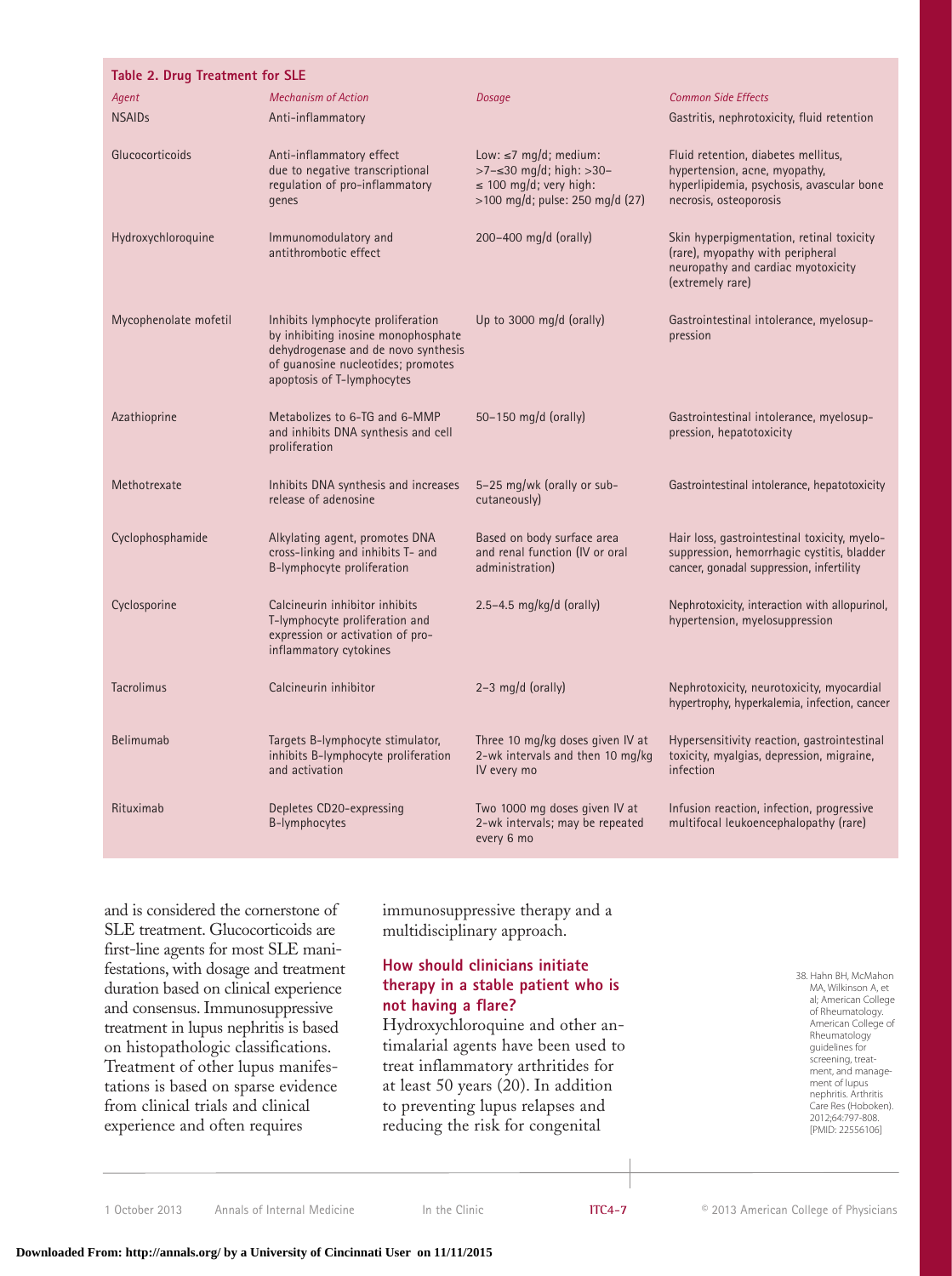39. Contreras G, Pardo V, Leclercq B, et al. Sequential therapies for proliferative lupus nephritis. N Engl J Med. 2004;350:971- 80. [PMID: 14999109]

40. Dooley MA, Jayne D, Ginzler EM, et al; ALMS Group. Mycophenolate versus azathioprine as maintenance therapy for lupus nephri-tis. N Engl J Med. 2011;365:1886-95. [PMID: 22087680]

41. Houssiau FA, D'Cruz D, Sangle S, et al; MAINTAIN Nephritis Trial Group. Azathioprine versus mycophenolate mofetil for long-term immunosuppression in lupus nephritis: results from the MAIN-TAIN Nephritis Trial. Ann Rheum Dis. 2010;69:2083-9. [PMID: 20833738]

- 42. Moroni G, Doria A, Mosca M, et al. A randomized pilot trial comparing cy-closporine and azathioprine for maintenance therapy in diffuse lupus nephritis over four years. Clin J Am Soc Nephrol. 2006;1:925- 32. [PMID: 17699309]
- 43. Lee YH, Lee HS, Choi SJ, et al. Efficacy and safety of tacrolimus therapy for lupus nephritis: a systematic review of clinical trials. Lupus. 2011;20:636-40. [PMID: 21382917]
- 44. Merrill JT, Neuwelt CM, Wallace DJ, et al. Efficacy and safety of rituximab in moderately-to-severely active systemic lupus erythematosus: the randomized, doubleblind, phase II/III systemic lupus erythematosus evaluation of rituximab trial. Arthritis Rheum. 2010;62:222-33. [PMID: 20039413]

45. Rovin BH, Furie R, Latinis K, et al; LUNAR Investigator Group. Efficacy and safety of rituximab in patients with active proliferative lupus nephritis: the Lupus Nephritis Assessment with Rituximab study. Arthritis Rheum. 2012;64:1215-26. [PMID: 22231479]

heart block in neonatal SLE, hydroxychloroquine has antithrombotic effects that are particularly important to SLE patients with antiphospholipid antibody-related prothrombotic diathesis (21). Hydroxychloroquine is generally welltolerated, and the rare risk for retinopathy is directly related to the years of exposure to the drug and the age of the patient.

In a study of 29 cases of antimalarial retinal toxicity over a period of 30 years, all patients were older than 40 years and had had exposure to the agents over 5 years (22).

Skin hyperpigmentation and rare cases of neuromuscular or cardiac toxicity have also been reported.

#### **How should clinicians choose therapy for a patient who is having a flare?**

Severe SLE manifestations, such as lupus nephritis, alveolar hemorrhage, or CNS vasculitis, should be treated with glucocorticoids administered intravenously (IV) in conjunction with immunosuppressive medications. Glucocorticoids can be gradually withdrawn once remission is achieved. Oral prednisone or methlyprednisolone is used for arthritis, pleuropericarditis, cutaneous vasculitis, and uveitis.

Early studies demonstrated that glucocorticoids could ameliorate SLE, although subsequent controlled trials showed that the therapeutic effect was not sustained (23). Early studies also linked glucocorticoids to improved survival in severe SLE (24), but similar studies have not been done for mild or moderate disease. Current decisions about glucocorticoid dosage and the duration of treatment for specific manifestations rely largely on clinical experience because too few clinical trials have been done.

An early study comparing 100 mg with 1000 mg of IV methylprednisolone suggested that 3 daily doses of 1000 mg did not have a significant advantage over

3 daily doses of 100 mg (25). A more recent randomized study showed that a dose of 1000 mg to 1500 mg over 3 days is as effective as doses ranging from 2000 mg to 5000 mg over 3 days and is associated with a decreased risk for infections (26).

Significant overlap exists between lupus manifestations and some glucocorticoid complications, including osteoporosis, avascular bone necrosis, myopathy, and psychosis. Furthermore, despite the abundance of observational data on glucocorticoid toxicity, evidence from randomized, controlled clinical trials (RCTs) is limited. Table 2 summarizes the 2002 European League Against Rheumatism recommendations on glucocorticoid treatment (27). These recommendations define a low daily dose of prednisone (or equivalent) as  $\leq$ 7 mg. Low doses are associated with relatively low risk for toxicity, although monitoring for cushingoid symptoms, osteoporosis, cataracts, glaucoma, hyperglycemia, and hypertension is probably justified. Prolonged treatment with medium to high doses carries a higher risk for complications, including myopathy, psychosis, hyperlipidemia, and atherosclerosis. However, the prevalence and incidence of these complications in different corticosteroid regimens are still unclear (28).

#### **How should clinicians choose drug therapy for cutaneous manifestations?**

Commonly used topical treatments for all forms of cutaneous lupus (acute, subacute, and chronic) include tacrolimus, R-salbutamol pimecrolimus, clobetasol, betamethasone, or photoprotection. Their efficacy has been shown by RCTs. Such trials have also shown efficacy of systemic hydroxychloroquine or chloroquine in cutaneous SLE. Although other immunosuppressive or biologic agents, such as methotrexate, mycophenolate mofetil, azathioprine, and rituximab, may be used for cutaneous lupus, evidence is based on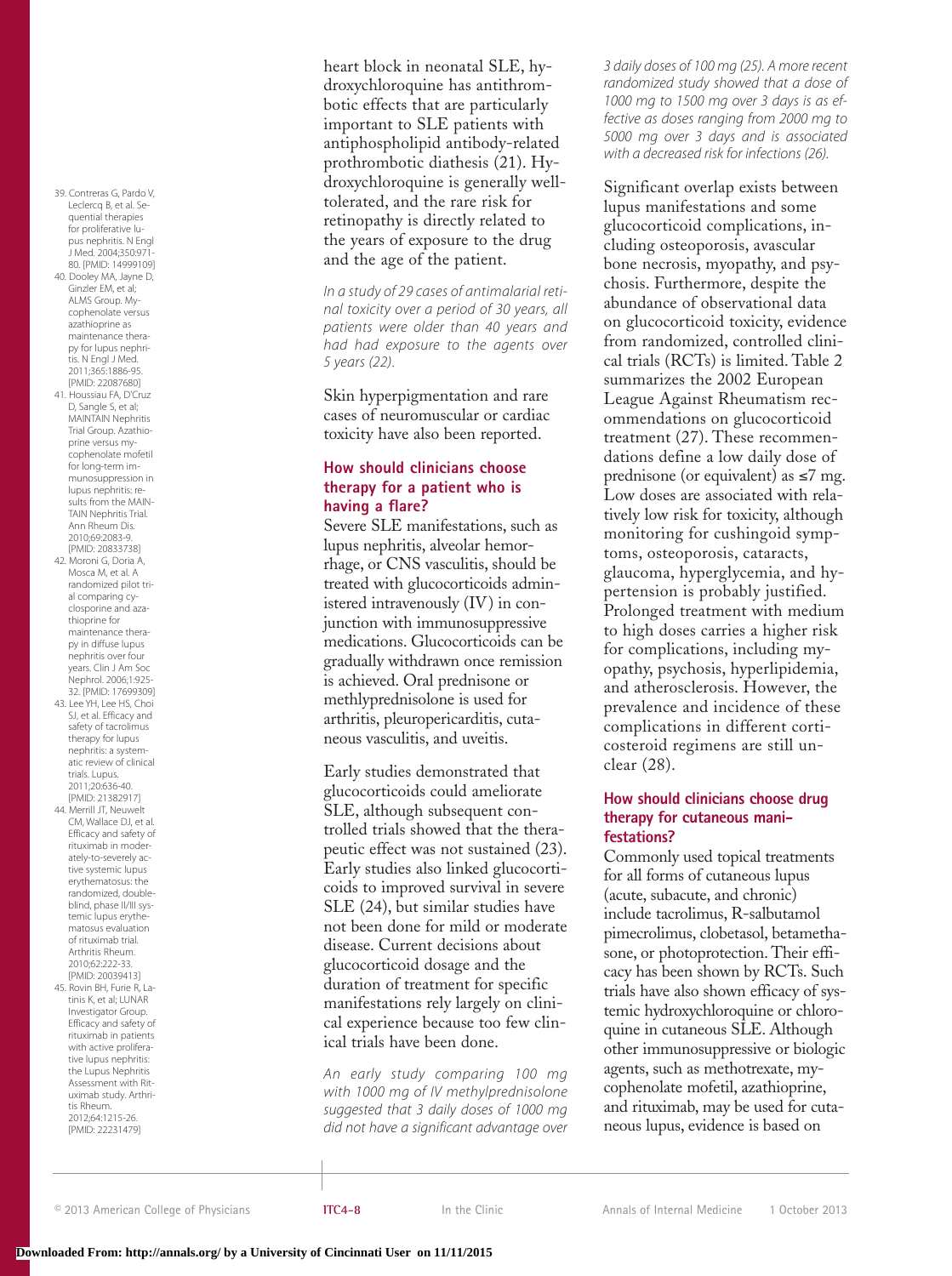case reports or prospective, nonrandomized studies (9).

#### **How should clinicians choose drug therapy for lupus arthritis?**

Low-dose glucocorticoids and antimalarials are first-line agents for treating arthritis in lupus. Methotrexate is often used for arthritis or cutaneous disease, particularly in patients without other systemic manifestations.

A double-blind RCT showed that methotrexate is effective in controlling cutaneous and articular symptoms in SLE (29). These findings were also supported by a recent openlabel trial (30) and an RCT showing that methotrexate can be used as a steroidsparing agent in SLE (31).

Methotrexate antagonizes folic acid and inhibits purine and pyrimidine synthesis. In addition, it increases extracellular adenosine release. Adenosine seems to be an important mediator of the anti-inflammatory effect of methotrexate.

#### **How should clinicians choose and dose drug therapy for lupus nephritis?**

#### *Induction therapy*

The indications for kidney biopsy are in the Box: Indications for Kidney Biopsy in Patients With SLE; the currently accepted classification system for biopsy results are in the Box: Histopathologic Classification of Lupus Nephritis.

Class I or II lupus nephritis does not require immunosuppressive therapy. Class III or IV is treated aggressively**.** Until recently, cyclophosphamide combined with intravenous glucocorticoids has been the standard of care for induction therapy of class III and IV lupus nephritis. Cyclophosphamide is an alkylating agent that promotes DNA cross-linking and affects Tand B-cell proliferation and antibody production. It is usually dosed according to total body surface area and adjusted for decreased creatinine clearance. Cyclophosphamide

toxicity includes hematologic, infectious, urologic, reproductive, and rare pulmonary complications and bladder, skin, myeloproliferative, and oropharyngeal cancers. To date, there is no definitive evidence from clinical trials to guide clinicians on the dose of glucocorticoids for induction therapy of lupus nephritis. Current ACR recommendations are based on expert opinion and consensus.

Early open-label trials and RCTs showed short-term efficacy of glucocorticoids for treatment of lupus nephritis. Subsequently, an RCT comparing cyclophosphamide to glucocorticoids showed superiority of cyclophosphamide for induction therapy of proliferative lupus nephritis. Nonresponse was more common in the group treated with IV glucocorticoids and the probability of achieving remission was higher in the glucocorticoid plus cyclophosphamide group (32).

Long-term follow-up of the study participants indicated that an increase in creatinine by 50% or 100% was less common in patients receiving combination treatment (33).

Over the past decade, several studies have shown efficacy of mycophenolate mofetil for induction therapy in lupus nephritis (34–36). This drug is metabolized to mycophenolic acid, an inhibitor of inosine 5-monophosphate dehydrogenase, which is required for de novo synthesis of guanosine nucleotides. Mycophenolate mofetil inhibits lymphocyte proliferation, induces apoptosis of activated T-cells, and inhibits adhesion molecule expression and fibroblast proliferation. Gastrointestinal toxicity is common and may respond to dose reduction or enteric-coated formulation. Hematologic toxicity is also common, ranging from mild cytopenias to red cell aplasia. Mycophenolate mofetil is contraindicated in pregnancy because of case reports suggesting teratogenicity (37).

In a meta-analysis of 4 selected RCTs evaluating the efficacy of mycophenolate mofetil vs. cyclophosphamide for induction therapy, when data on maintenance therapy were excluded mycophenolate mofetil

#### **Indications for Kidney Biopsy in Patients With SLE\***

Increasing serum creatinine without compelling alternative causes

- Confirmed proteinuria ≥1.0 g/24 h (either 24-h urine specimens or spot protein–creatinine ratio)
- Combination of the following: Proteinuria ≥0.5 ≥1.0 g/24 h + hematuria (≥5 red blood cells/high-power field) or proteinuria ≥0.5 ≥1.0 g/24 h + cellular casts
- \* From reference 38.

#### **Histopathologic Classification of Lupus Nephritis**

Class I: Minimal mesangial

Class II: Mesangial proliferative

Class III: Focal proliferative

Class IV: Diffuse proliferative (with active, active and chronic, or chronic lesions)

- Class V: Membranous (with or without coexisting class III or IV lupus nephritis)
- Class VI: Advanced sclerosing lupus nephritis with >90% globally sclerotic glomeruli

46. Andrade-Ortega L, Irazoque-Palazuelos F, López-Villanueva R, et al. [Efficacy of rituximab versus cyclophosphamide in lupus patients with severe manifestations. A randomized and multicenter study]. Reumatol Clin. 2010;6:250-5. [PMID: 21794725] 47. Radhakrishnan J,

Moutzouris DA, Ginzler EM, et al. Mycophenolate mofetil and intravenous cyclophosphamide are similar as induction therapy for class V lupus nephritis. Kidney Int. 2010;77:152- 60. [PMID: 19890271] 48. Spetie DN, Tang Y, Rovin BH, et al. Mycophenolate therapy of SLE membranous nephropathy. Kidney Int. 2004;66:2411-5. [PMID: 15569333]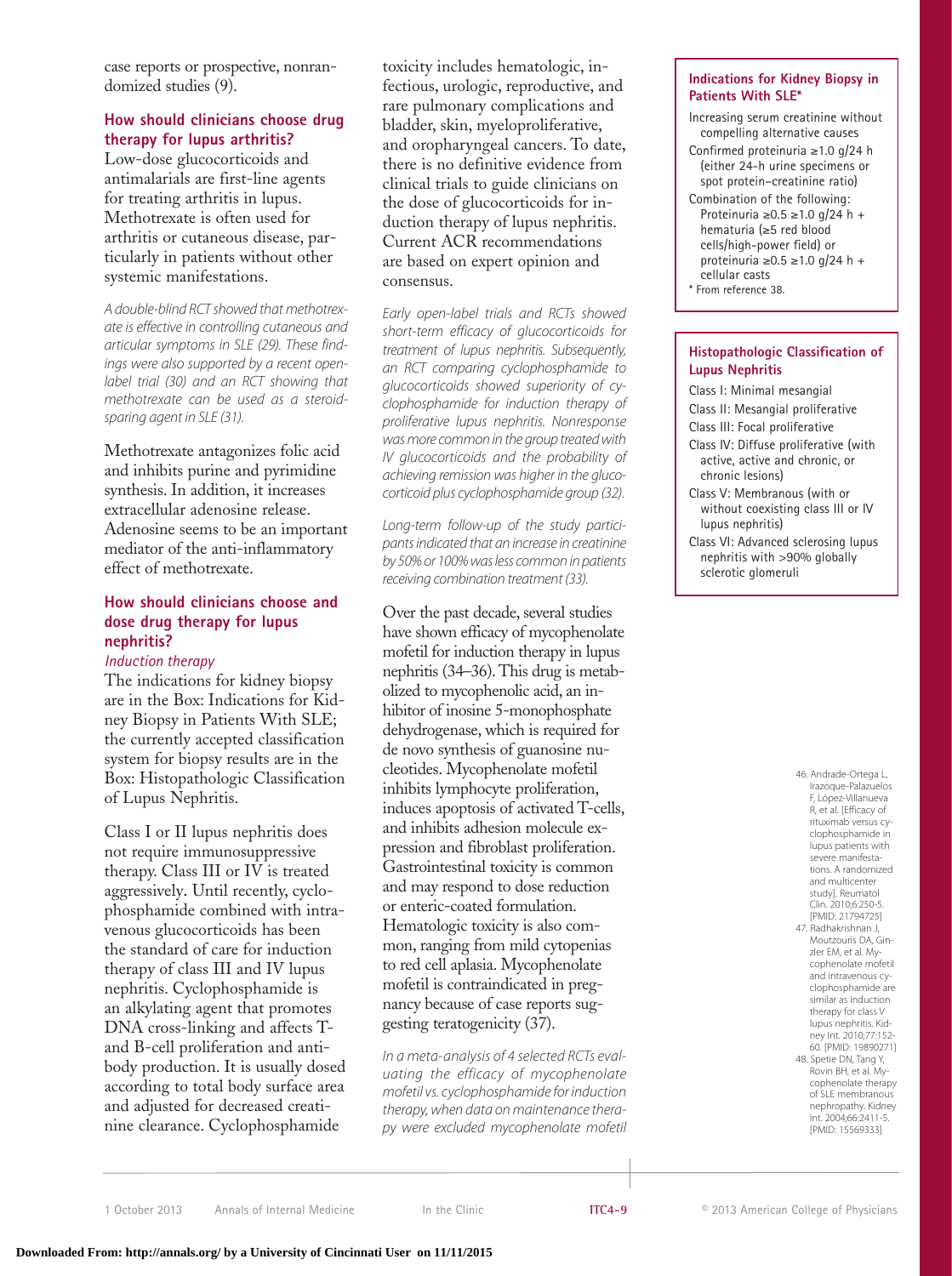was not superior to cyclophosphamide in lupus nephritis (36).

Recently updated guidelines recommend using either cyclophosphamide or mycophenolate mofetil combined with glucocorticoids for induction therapy of class III or IV proliferative lupus nephritis (38). Response to cyclophosphamide or mycophenolate mofetil may differ based on race. Asians and Europeans seem to respond better to cyclophosphamide than Hispanics and African Americans (38).

#### *Maintenance therapy*

Current guidelines recommend either mycophenolate mofetil or azathioprine for maintenance therapy in lupus nephritis. Both are superior to cyclophosphamide for this purpose (39). Evidence from 2 studies of comparative efficacy of mycophenolate mofetil vs. azathioprine is conflicting (40, 41). Treatment duration is guided by clinical experience.

In a study of 227 patients with lupus nephritis class III, IV, or V who showed a clinical response to a 24-week induction with either cyclophosphamide or mycophenolate mofetil, patients were randomly assigned to treatment with mycophenolate mofetil (2 g/d) or azathioprine (2 mg/kg/d). After 3 years of follow up, mycophenolate mofetil was significantly superior to azathioprine with respect to time to treatment failure (primary end point), time to renal flare, and time to rescue therapy (40).

In contrast, an open-label study showed no significant difference in patients treated with mycophenolate mofetil vs. azathioprine for maintenance treatment of lupus nephritis over a period of 4 years. All patients in the study were initially treated with low-dose cyclophosphamide for induction therapy (41).

#### Calcineurin inhibitors, such as cyclosporine, are also used for maintenance therapy.

A multicenter, randomized, open pilot trial compared the efficacy of cyclosporine vs. azathioprine for maintenance therapy of lupus nephritis. Seventy-five patients with

lupus nephritis IV, Vc, or Vd, initially treated with IV glucocorticoids (1 mg/kg/3 d) followed by oral cyclophosphamide and prednisone for a median of 90 days, were randomized to treatment with azathioprine or cyclosporine for 2 (core study) and 4 years. Azathioprine and cyclosporine were equally effective in preventing disease flares, the primary outcome of the study. Proteinuria, a secondary end point, decreased significantly with both treatments. Blood pressure and creatinine clearance did not change significantly with either treatment; extrarenal manifestations and clinical activity decreased with both treatments (42).

Data from this study indicate that cyclosporine and azathioprine are equally effective for maintenance treatment of lupus nephritis and have similar effects on blood pressure and renal function.

Tacrolimus, also a calcineurin inhibitor, may be used to treat diffuse proliferative or membranous lupus nephritis. Meta-analysis of data from open-label trials, case–control studies, and RCTs showed that tacrolimus may be effective as induction and maintenance therapy for lupus nephritis or in treatment of refractory lupus nephritis with persistent proteinuria (43).

Rituximab is a monoclonal antibody directed against CD20, a membrane protein expressed on B-cells. Rituximab depletes B-cells from the peripheral blood. Open-label trials indicated improvement of lupus nephritis after B-cell depletion; however, RCTs did not show statistically significant response compared with placebo (44–46).

Current ACR guidelines propose mycophenolate mofetil or azathioprine as preferred maintenance therapy for proliferative lupus nephritis. Calcineurin inhibitors or rituximab combined with glucocorticoids may be used for patients with an adequate response to cyclophosphamide or mycophenolate mofetil (38). To date, no RCT has directly compared calcineurin inhibitors to mycophenolate

mofetil for maintenance treatment of class III or IV lupus nephritis.

**How should clinicians choose drug therapy for membranous nephritis?** Pure membranous nephritis is not associated with endocapillary proliferation and presents with variable degrees of proteinuria. The progression of renal dysfunction is slow compared with that of class III or IV lupus nephritis. The evidence to guide treatment of membranous lupus nephritis is limited.

A retrospective analysis of 2 large RCTs showed similar efficacy of mycophenolate mofetil and cyclophosphamide for induction therapy of class V lupus nephritis (47).

A prospective study of mycophenolate mofetil combined with renoprotective therapy (with angiotensin inhibitors or angiotensin-receptor blockers) showed that most patients achieved complete or partial remission at 6 months and sustained effect for a mean follow-up of 18 months (48).

Based on this evidence, current guidelines from the ACR for membranous lupus nephritis recommend treatment with mycophenolate mofetil. Tacrolimus and azathioprine have also been studied for induction or maintenance treatment.

A recent open-label trial showed that tacrolimus or mycophenolate mofetil combined with steroids were both effective in controlling membranous lupus nephritis (49).

An RCT comparing azathioprine with tacrolimus, both combined with prednisone, for maintenance therapy of membranous nephritis suggests similar low rates in relapse with both regimens (50).

#### **How should clinicians choose therapy for neuropsychiatric lupus?**

Treatment of serious neuropsychiatric SLE manifestations is relatively empirical and includes IV glucocorticoids, immunoglobulin, and cyclophosphamide.

An RCT comparing cyclophosphamide with glucocorticoids after 3 days of IV immunoglobulin for treatment of transverse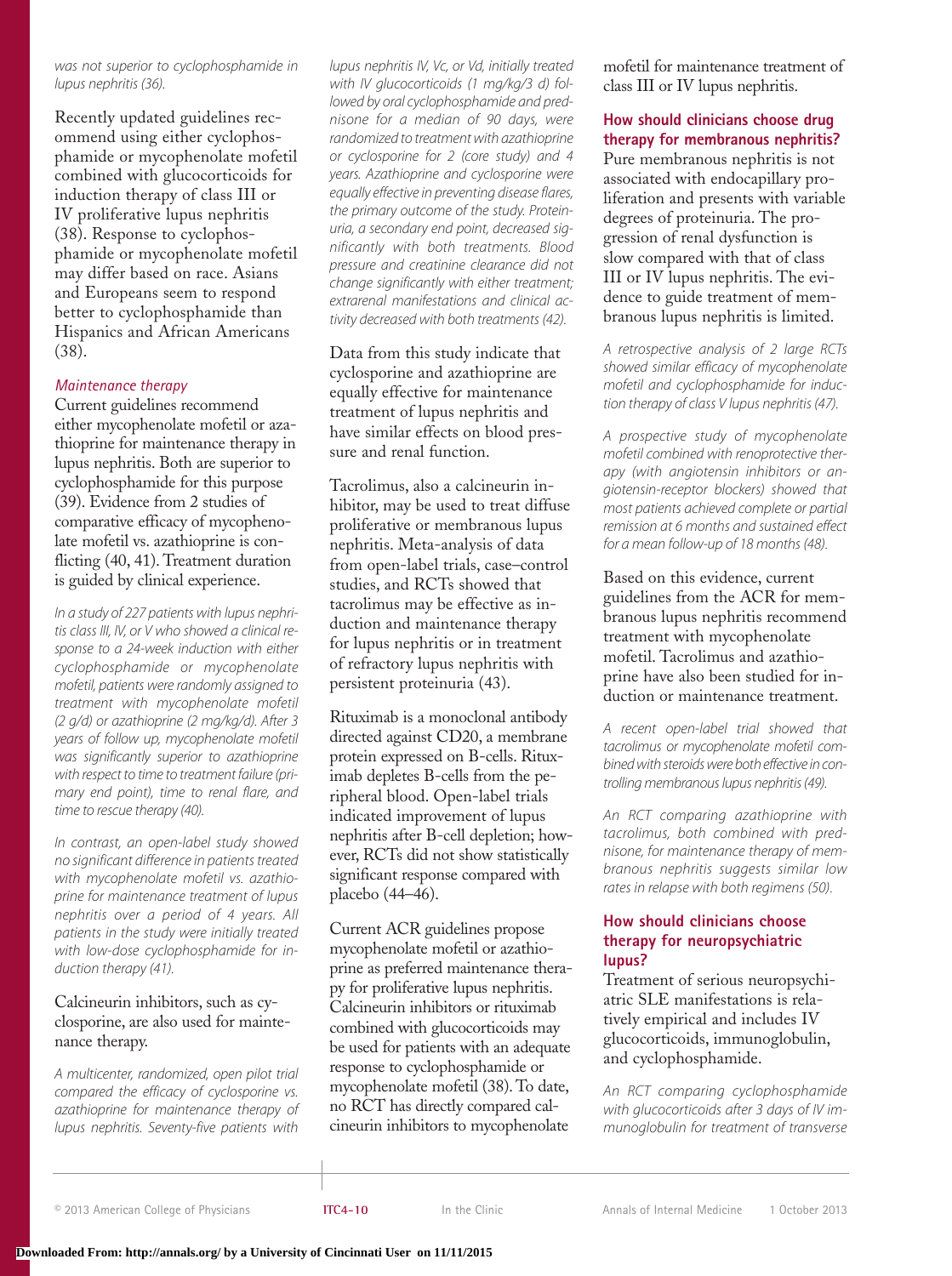#### myelitis in lupus showed that relapse was more common in the steroid group (51).

Case reports and small, uncontrolled studies suggest a beneficial effect of rituximab in treatment of neuropsychiatric lupus; however, the relapse rate seems to be high.

#### **How should clinicians choose therapy for respiratory manifestations?**

Pleuritis responds to treatment with NSAIDs and low to moderate doses of glucocorticoids. Immunosuppressive treatment is reserved for refractory cases. Diffuse alveolar hemorrhage presents abruptly, carries a poor prognosis, and requires treatment with IV glucocorticoids and immunosupressants. Plasmapheresis may also be considered. Pulmonary hypertension is rare in SLE (0.5–17%) and may be secondary to vasculopathy, interstitial pulmonary fibrosis, or in situ thrombosis (52). SLE patients with pulmonary hypertension are at high risk for cardiac failure and early death. Endothelin-receptor antagonists, phosphodiesterase-5 inhibitors, and prostacyclin analogs with or without immunosuppressive medications may be used to treat pulmonary hypertension in lupus.

An RCT showed efficacy of cyclophosphamide in mild and moderate pulmonary hypertension in patients with SLE by reducing pulmonary artery systolic pressure and improving the New York Heart Association functional class (53).

A retrospective study suggests that patients with SLE and mild to moderate pulmonary hypertension may respond to treatment with cyclophosphamide and glucocorticoids, while patients with more severe disease may require combination of vasodilators with immunosuppressants (54).

A small study indicated that interstitial lung disease treated with glucocorticoids for at least 1 week resulted in indolent progression or stabilization over time (55).

Larger clinical trials have not been done, and treatment decisions are based on clinical experience.

Azathioprine or cyclophosphamide is frequently recommended for patients who have not responded to glucocorticoids (56). Acute lupus pneumonitis requires treatment with high doses of glucocorticoids and cyclophosphamide.

#### **How should clinicians choose therapy for ocular manifestations?**

Depending on the severity of the ocular involvement and the activity of the systemic disease, treatment may include antimalarial agents, NSAIDs, or oral or IV glucocorticoids. Scleral or retinal involvement may require concomitant use of pulse glucocorticoids, followed by 1 mg/kg of prednisone equivalent, combined with immunosuppressive therapy (57). Retinal vasculitis and arterial or venous retinal occlusion in the presence of antiphospholipid antibodies may require concomitant use of immunosuppressive medications and antiplatelet agents or anticoagulation.

#### **What new medications are available for treating systemic lupus?**

A monoclonal antibody targeting the B-lymphocyte stimulator (BLys) was recently approved.

Two international, double-blind, phase 3 RCTs compared belimumab 1 mg/kg and 10 mg/kg plus standard therapy to placebo plus standard therapy (58, 59). In the 52-week study, reduction of ≥4 points on the SLE Response Index (SRI) was 51% and 58% with the belimumab 1-mg/kg and 10-mg/kg dose, respectively, vs. 44% with placebo (P<0.05). In the 76-week study, the SRI-measured response at 52 weeks was 42.8% and 46.5% with the belimumab 1-mg/kg and 10-mg/kg dose and 35.3% with placebo; at 76 weeks, the response rates were 42.1% and 41.4% with the belimumab 1-mg/kg and 10-mg/kg dose, and 33.8% with placebo ( $P < 0.05$  and  $P = NS$ , respectively). Both trials excluded patients with severe lupus nephritis or severe CNS manifestations. Analysis of combined results from both trials showed more improvement of musculoskeletal and mucocutaneous manifestations in patients treated with belimumab and improvement

49. Yap DY, Yu X, Chen XM, et al. Pilot 24 month study to compare mycophenolate mofetil and tacrolimus in the treatment of membranous lupus nephritis with nephrotic syndrome. Nephrology (Carl-ton). 2012;17:352-7. [PMID: 22295934] 50. Chen W, Liu Q, Chen W, et al. Outcomes of maintenance therapy with tacrolimus versus azathioprine for active lupus nephritis: a multicenter randomized clinical trial. Lupus. 2012;21:944- 52. [PMID: 22438027] 51. Kovacs B, Lafferty TL, Brent LH, et al. Transverse myelopathy in systemic lupus erythematosus: an analysis of 14 cases and review of the literature. Ann Rheum Dis. 2000;59:120-4. [PMID: 10666167] 52. Dhala A. Pulmonary arterial hypertension in systemic lupus erythematosus: current status and future direction. Clin Dev Immunol. 2012;2012:854941. [PMID: 22489252] 53. Gonzalez-Lopez L, Cardona-Muñoz EG, Celis A, et al. Therapy with intermittent pulse cyclophos-phamide for pulmonary hypertension associated with systemic lupus ery-

[PMID: 14995003] 54. Jais X, Launay D, Yaici A, et al. Immunosuppressive therapy in lupusand mixed connective tissue disease associated pulmonary arterial hypertension: a retrospective analysis of twenty-three cases. Arthritis Rheum. 2008;58:521-31. [PMID: 18240255] 55. Weinrib L, Sharma

thematosus. Lupus. 2004;13:105-12.

OP, Quismorio FP Jr. A long-term study of interstitial lung disease in systemic lupus erythematosus. emin Arthritis Rheum. 1990;20:48- 56. [PMID: 2218553]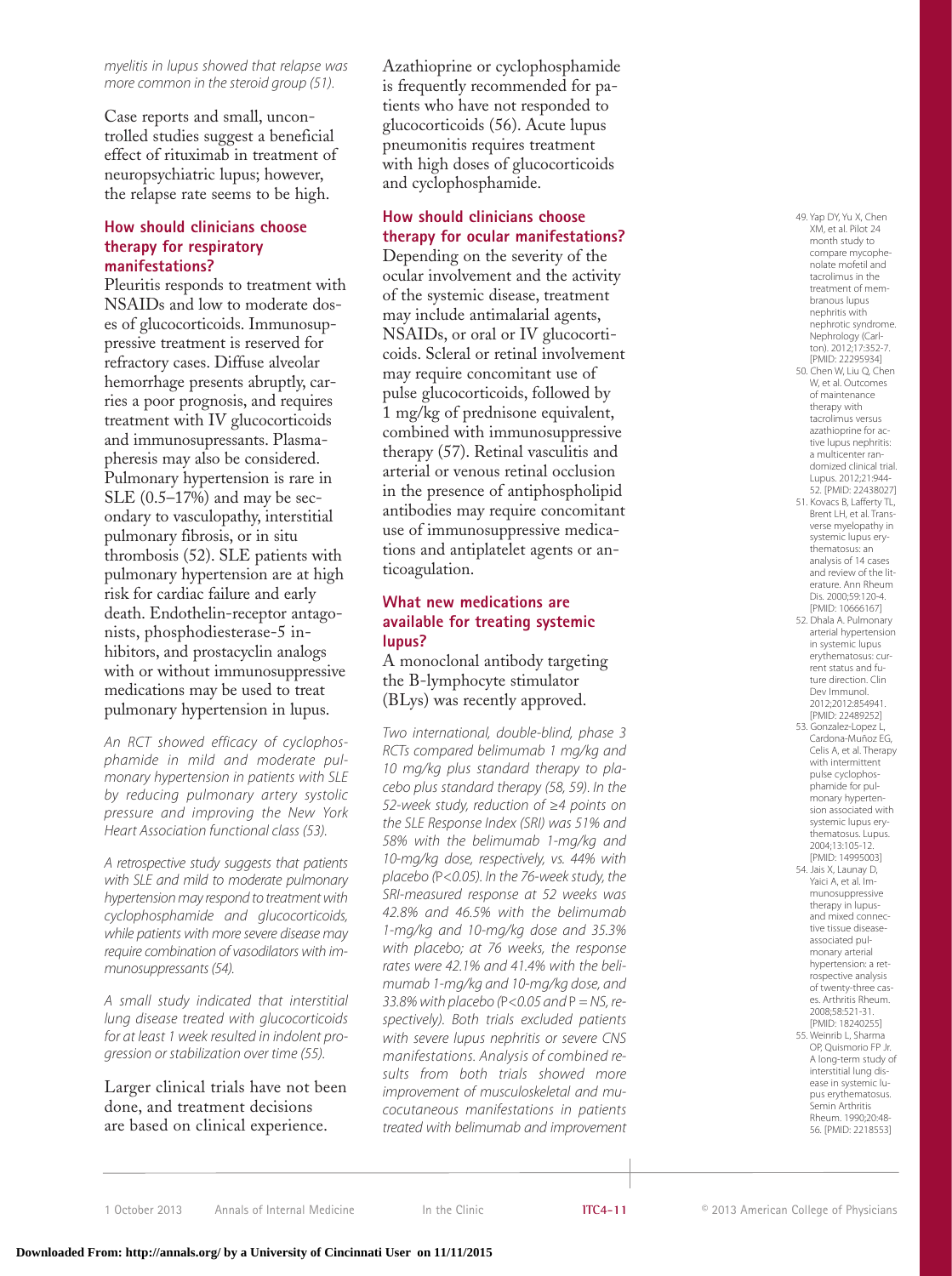56. Pego-Reigosa JM, Medeiros DA, Isenberg DA. Respiratory manifestations of systemic lupus erythematosus: old and new concepts. Best Pract Res Clin Rheumatol. 2009;23:469-80. [PMID: 19591778]

57. Neumann R, Foster CS. Corticosteroidsparing strategies in the treatment of retinal vasculitis in systemic lupus erythematosus. Retina. 1995;15:201-12. [PMID: 7569347]

58. Furie R, Petri M, Zamani O, et al; BLISS-76 Study Group. A phase III, randomized, placebo-con trolled study of belimumab, a monoclonal antibody that inhibits B lymphocyte stimulator, in patients with systemic lupus erythematosus. Arthritis Rheum. 2011;63:3918-30. [PMID: 22127708] 59. Navarra SV, Guzmán RM, Gallacher AE, et al; BLISS-52 Study Group. Efficacy and safety of belimumab in patients with active systemic lupus erythematosus: a randomised, placebo-controlled, phase 3 trial. Lancet. 2011;377:721-31. [PMID: 21296403] 60. van Vollenhoven RF, Petri MA, Cervera R, et al. Belimumab in the treatment of systemic lupus erythematosus: high disease activity predictors of response. Ann Rheum Dis. 2012;71:1343-9.

[PMID: 22337213] 61. Tseng CE, Buyon JP, Kim M, et al. The effect of moderatedose corticosteroids in preventing severe flares in patients with serologically active, but clinically stable, systemic lupus erythematosus: findings of a prospective, randomized, doubleblind, placebo-controlled trial. Arthritis Rheum. 2006;54:3623-32. [PMID: 17075807] 62. Mok CC, Ho LY, Fong LS, To CH. Immuno-

genicity and safety of a quadrivalent human papillomavirus vaccine in patients with systemic lupus erythematosus: a case-control study. Ann Rheum Dis. 2013;72:659-64. [PMID: 22589375]

in immunologic parameters; in addition, fewer patients had worsening hematologic parameters (60).

The SRI requires reduction in disease activity scores and no deterioration from baseline in target organ manifestations (58). Further evidence is needed to assess the comparative efficacy of BlyS antagonism in severe lupus manifestations.

#### **How should clinicians monitor patients who are being treated for lupus?**

Laboratory testing should include a complete blood count, basic metabolic panel, and urinalysis on routine follow-up visits. These tests allow the clinician to evaluate for hematologic, renal, and other target-organ manifestations. Many clinicians also routinely test for double-stranded DNA antibodies and complement C3 and C4 levels; however, this practice is controversial for clinically stable patients. Although a prospective RCT showed that 4-week treatment with prednisone of clinically stable but serologically active patients averts a severe flare (61), C3 and C4 and doublestranded DNA antibodies are more useful in assessing SLE activity in symptomatic patients or in assessing response to treatment. Other monitoring should be tailored to individual disease manifestations (Table 3). Consideration should be given to laboratory monitoring for immunosuppressive medication toxicity and ophthalmologic evaluation of patients treated with hydroxychloroquine, particularly those older than 40 years who have been treated for a long period. Clinicians should be alert to osteoporosis prevention and prescribe treatment when appropriate. Clinicians should also consider periodic lipid testing and order lipid-lowering agents, as needed.

#### **What should clinicians do about immunizations in people with lupus?**

All patients with SLE should receive influenza and pneumococcal vaccinations. In addition, a recent study showed that the quadrivalent human papillomavirus vaccine is well-tolerated and reasonably effective in patients with stable SLE and does not induce an increase in lupus activity or flares (62). Patients receiving immunosuppressive therapy or daily prednisone >20 mg should not receive live attenuated vaccines, including herpes zoster (shingles), Flumist, measles-mumps-rubella, and smallpox. Tuberculin skin testing is recommended for SLE patients requiring prolonged treatment with glucocorticoids or immunosuppressive therapy.

#### **How should clinicians modify treatment for pregnant patients?**

Fertility is not significantly affected in SLE; however, flares occur at a higher rate during pregnancy and the immediate postpartum period. The presence of anti-SSA antibodies may predict adverse pregnancy outcomes, as may other factors, including antiphopsholipid antibodies, renal disease, thrombocytopenia, hypertension, and use of prednisone. Becoming pregnant during clinical remission correlates with less frequent and severe lupus exacerbations. The initial presentation of SLE with hematologic or renal manifestations during pregnancy is not uncommon. Clinicians should also consider pregnancyrelated hematologic, vascular, and renal abnormalities that mimic SLE manifestations, including eclampsia and the HELLP syndrome (a group of symptoms that occurs in pregnant women with hemolysis, elevated liver enzymes, and low platelet counts). Antimalarials can be used safely in pregnant SLE patients (63). Active lupus manifestations in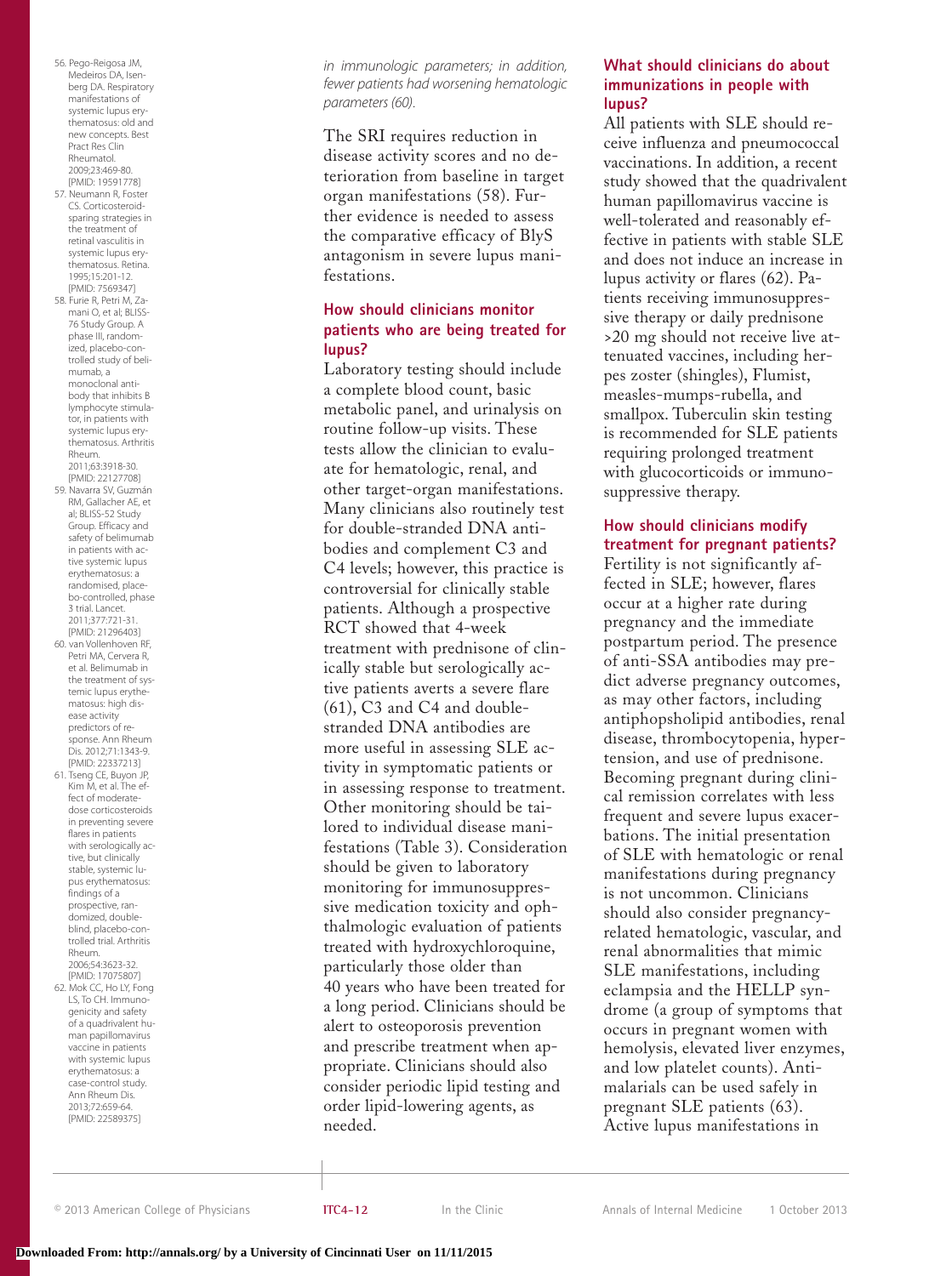pregnancy are usually treated with hydroxychloroquine and prednisone. It is advisable to continue hydroxychloroquine in pregnancy because discontinuation is associated with increased risk for flares and pregnancy is associated with risk for increased disease activity. Hydroxychloroquine may also protect against cardiac manifestations of neonatal lupus.

For severe manifestions, IV glucocorticoids and azathioprine may be considered because azathioprine has not been identified as a human teratogen (64). Mycophenolate mofetil, cyclophosphamide, and methotrexate are contraindicated due to potential teratogenicity.

#### **When should patients with lupus be hospitalized?**

Patients with serious complications should be hospitalized. Indications include severe thrombocytopenia, severe or rapidly progressive renal disease, suspected lupus pneumonitis or pulmonary hemorrhage, and severe cardiovascular or CNS manifestations. A major cause of death in SLE is infection, including from opportunistic pathogens. SLE patients with unexplained fever should be hospitalized for evaluation and initiation of treatment with antibiotics. Empirical coverage should include *Staphyloccocus aureus*, *Pseudomonas* species, *Klebsiella* species, *Escherichia coli,* and *Acinetobacter* species. Chest pain in lupus patients could be due to coronary artery disease, serositis, pulmonary embolism, or esophageal disease. Lupus increases the risk for endothelial dysfunction, and long-term treatment with steroids increases traditional risk factors for coronary artery disease (65). Neurologic symptoms in lupus patients may be due to neuropsychiatric lupus, infection, the antiphospholipid syndrome, or hypertension. All lupus patients with acute neurologic manifestations should be admitted

| Table 3. Recommended Follow-up of Patients With SLE |                                                                                                              |                                                                                   |  |  |  |
|-----------------------------------------------------|--------------------------------------------------------------------------------------------------------------|-----------------------------------------------------------------------------------|--|--|--|
| <b>Issue</b>                                        | How                                                                                                          | Frequency                                                                         |  |  |  |
| Disease activity                                    | History (rash, joint pain<br>constitutional symptoms);<br>physical examination;<br>CBC, urinalysis, CMP      | Quarterly                                                                         |  |  |  |
| Nephropathy                                         | CMP, urinalysis, urine protein-<br>creatinine ratio                                                          | Quarterly, if inactive disease,<br>or monthly, to assess response<br>to treatment |  |  |  |
| Hyperlipidemia                                      | Fasting lipid profile                                                                                        | Yearly                                                                            |  |  |  |
| Hydroxychloroquine toxicity                         | History (visual disturbances);<br>ophthalmologic evaluation                                                  | Yearly                                                                            |  |  |  |
| MMF, AZA toxicity                                   | CBC, CMP                                                                                                     | Every 8-12 wk or 4 wk after<br>change in dose                                     |  |  |  |
| Cervical dysplasia on<br>immunosuppressants         | Gynecologic examination;<br>PAP smear, HPV test                                                              | Yearly                                                                            |  |  |  |
| Osteonecrosis                                       | History, x-rays or MRI of<br>affected joint                                                                  | With symptoms and history<br>suggestive of avascular necrosis                     |  |  |  |
| Thrombosis                                          | History, examination venous<br>duplex studies, imaging for<br>pulmonary embolism                             | With symptoms or signs<br>suggestive of thrombosis                                |  |  |  |
| Pulmonary hypertension                              | Echocardiography                                                                                             | Yearly, or as clinically indicated                                                |  |  |  |
| Osteoporosis                                        | <b>DEXA</b>                                                                                                  | Every 1-2 years, while on<br>steroids                                             |  |  |  |
| Planned pregnancy                                   | Antiphospholipid antibodies<br>urinalysis, anti-SSA/SSB<br>antibodies, CBC, CMP, and<br>complement C3 and C4 | Before conception                                                                 |  |  |  |
| Patient education                                   |                                                                                                              | Every visit                                                                       |  |  |  |

*AZA = azathioprine; CBC = complete blood count; CMP = comprehensive metabolic panel; DEXA = dual x-ray absorptiometry; HPV= human papillomavirus; MMF = mycophenolate mofetil; MRI = magnetic resonance imaging; PAP = Papanicolaou.*

and rapidly evaluated with appropriate imaging, cerebrovascular fluid analysis, echocardiogram, and laboratory studies.

#### **When should clinicians consider consulting a rheumatologist or other specialist?**

A rheumatologist should be involved in the treatment of all lupus patients (66). Other specialists also may be involved, according to organ-specific disease manifestations.

#### **What nondrug therapies should clinicians recommend?**

All lupus patients should be counseled on low-cholesterol diet, 63. Costedoat-Chalumeau N, Amoura Z, Duhaut P, et al. Safety of hydroxychloroquine in pregnant patients with connective tissue diseases: a study of one hundred thirty-three cases compared with a control group. Arthritis Rheum. 2003;48:3207-11. [PMID: 14613284] 64. Natekar A, Pupco A, Bozzo P, Koren G. Safety of azathioprine use during pregnancy. Can Fam Physician. 2011;57:1401-2. [PMID: 22170192]